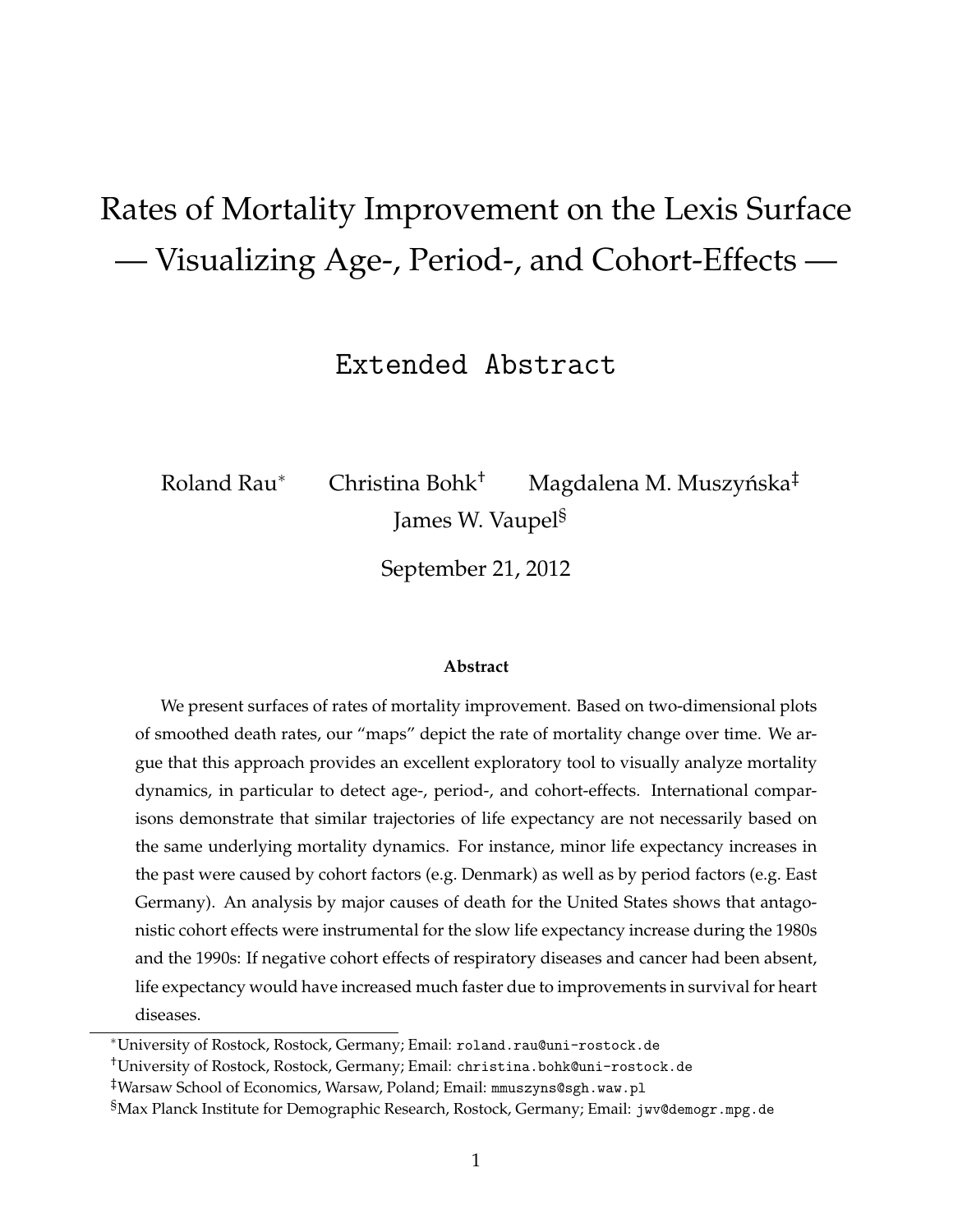#### **Introduction**

Life expectancy has been increasing for more than 160 years in many high-income countries (e.g., Oeppen and Vaupel, 2002; Tuljapurkar et al., 2000; Vallin and Meslé, 2009; White, 2002). Best-practice life expectancy, i.e. the highest life expectancy recorded in a given year, increased by about 2.43 years per decade in an almost perfect linear manner (Oeppen and Vaupel, 2002). Albeit on a lower level, countries like France or Italy experienced a comparable trajectory as the respective record setting countries as illustrated for the last 50 years in Figure 1 on page 9. Other countries like the United States, Denmark or the former Eastern part of Germany experienced periods of stagnation, followed by a period of catching up.

The question whether period or cohort effects are the main driving force for these mortality dynamics is an ongoing discussion (e.g. Barbi and Vaupel, 2005; Barker, 1995; Doblhammer, 2004; Finch and Crimmins, 2004; Kannisto, 1994; Vaupel et al., 2003).

Various methods have been proposed to analyze these age-, period- and cohort-effects (see for an overview, comparisons, and recent developments, for instance, Wilmoth, 1990, 2006; Yang et al., 2004, 2008).

By plotting surfaces of rates of mortality improvement, we pursue a different approach in this paper. These plots build on Lexis surface maps pioneered originally in the mid-1980s (Caselli et al., 1985; Gambill and Vaupel, 1985; Vaupel et al., 1985).<sup>1</sup> Instead of plotting actual death rates, our maps depict annual rates of mortality change.

Our method can be considered as a descriptive, explorative tool. It is able to detect the predominant dynamics of mortality (or of any other phenomenon measured on the Lexis surface) and allows to generate hypotheses about the actual underlying factors. We think that our suggestion provides better insights into mortality dynamics than standard surface maps but is equally intuitively understandable. Of course, we also have to acknowledge the biggest drawback of our method: In contrast to other methods of APC analysis, our visual approach does not attribute any numerical values to the effects. Hence, one can neither compare various effects with each other nor is it possible to conduct significance tests.

<sup>&</sup>lt;sup>1</sup>Caselli et al. (1985) point out that the first demographic surface map has been created by Delaporte in 1941.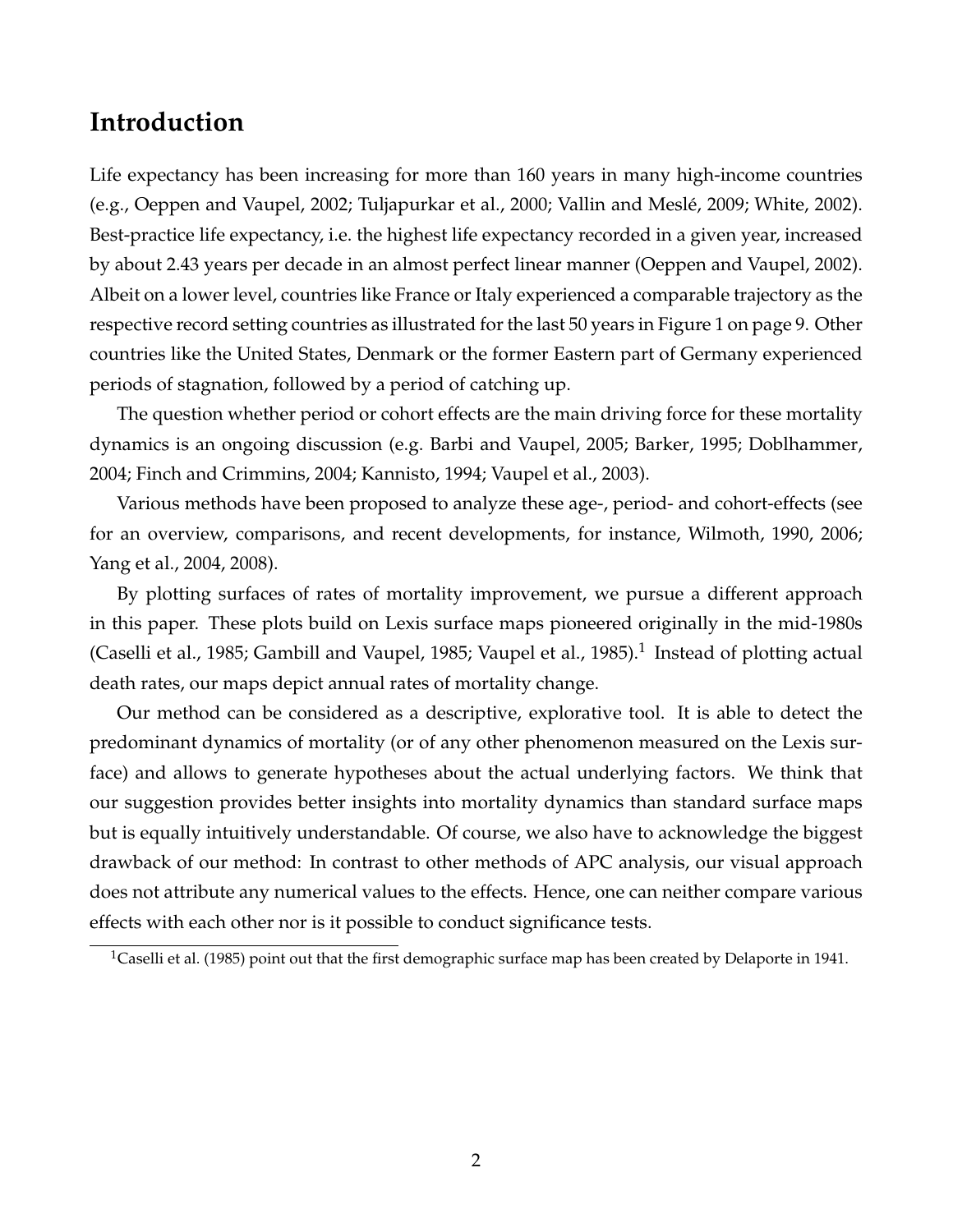#### **Data and Method**

#### **Data**

Country-specific deaths counts were downloaded from the Human Mortality Database (HMD) (2012).

Cause-specific death counts for the United States were extracted from the "Multiple Cause of Death Data" of the National Center for Health Statistics (2011), which are available online on the webpage of the National Bureau of Economic Research.

Exposure time for the different countries as well as for the analysis of cause-specific mortality were also obtained from the HMD (2012). The basic units of all analyses are these death counts and exposure times with a resolution of single years in the age dimension and single calendar years in the time dimension.

#### **Obtaining Surfaces of Rates of Mortality Improvement**

Creating mortality surfaces of the raw data was the **first step** for creating surfaces of rates of mortality improvement in the end. The left panel in Figure 2 shows such a Lexis surface map of observed death rates of Danish women for the last sixty years. Clearly one can recognize random fluctuations in the data. To avoid spurious conclusions from such a surface, we smoothed in a **second step** the mortality surfaces following the *P*-spline approach of Eilers and Marx (1996) using the R package of Camarda (2009). An example for such a smoothed mortality surface is displayed in the middle panel of Figure 2.

In this paper we estimated rates of mortality improvement, *ρ*, by assuming a constant rate of change within a year. Hence, for annual data:<sup>2</sup>

$$
\rho(x,t+1) = -\log_e\left(\frac{m(x,t+1)}{m(x,t)}\right).
$$

The minus sign ensures to have positive numbers for survival improvements. We expressed the respective values for *ρ* in percent. The right panel of Figure 2 illustrates this **third step** of this approach. No change or only little change for better or worse ( $-0.5\%$  ≤  $ρ ≤ 0.5\%$ ) is depicted in white. Slight improvements  $(0.5\% < \rho \leq 2.0\%)$  are shown in blue colors, better improvements in green colors  $(2.0\% < \rho \leq 4.0\%)$  and very strong improvements in red colors

<sup>2</sup>Thus, we used a continuous time version of calculating *ρ* whereas Kannisto et al. (1994) and Rau et al. (2008) employed a discrete time approach.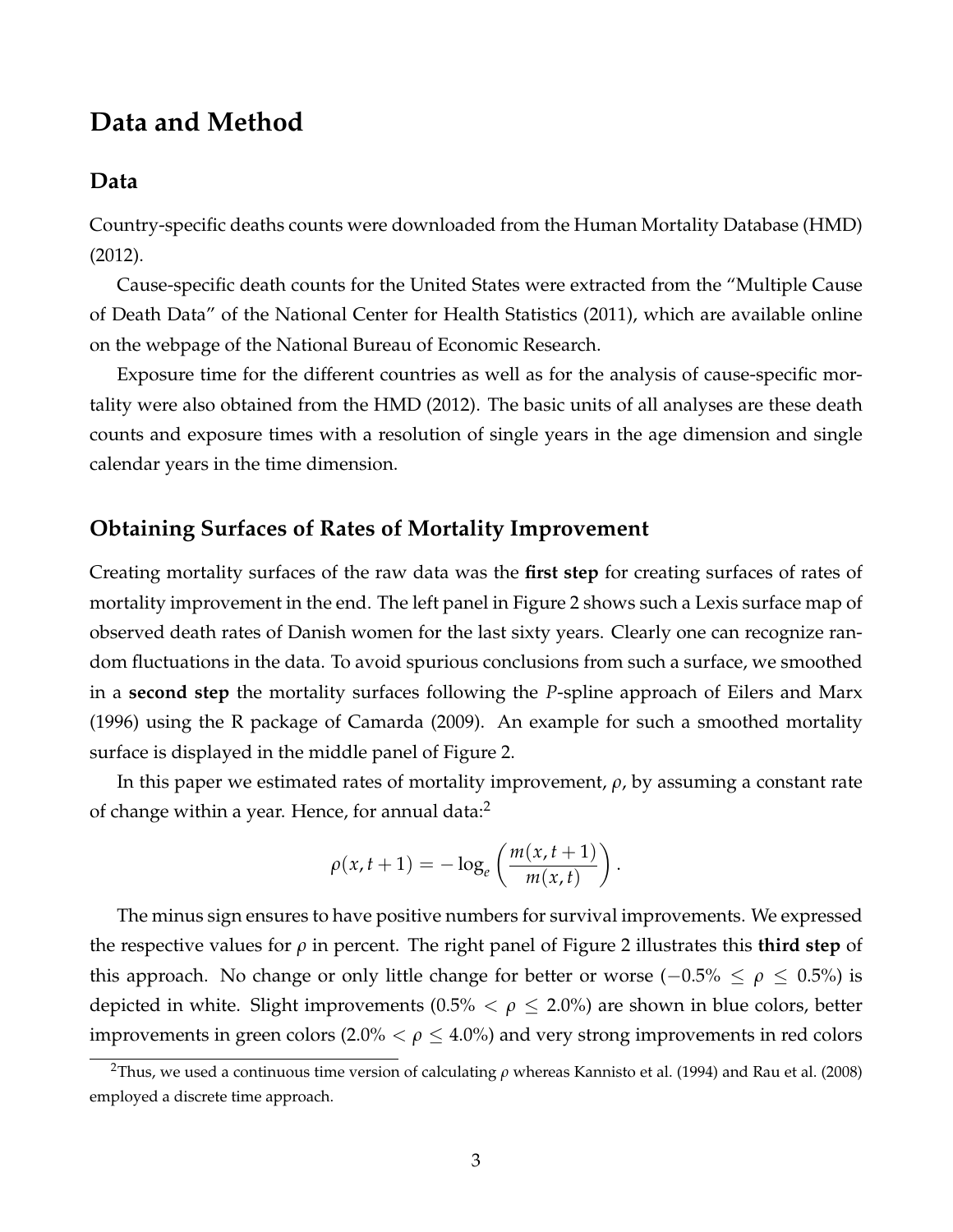(*ρ* > 4.0%). Please note that mortality is halved in less than 35 years with a value of *ρ* of "only" two percent. For the case of a decline in survival chances, we used gray shades.

## **Results**

Some inferences about life expectancy and mortality dynamics among Danish women can already be made from the middle panel of Figure 2. A given color denotes a specific level of mortality. A color gradient for the same age over time indicates a change in mortality whereas the same color indicates no progress in survival.

We argue that the underlying mortality dynamics are easier to detect in the right panel depicting rates of annual mortality improvements. The main reason for the stagnation in Danish life expectancy is a strong cohort effect as indicated by the gray area on the 45 degree line. This gray area corresponds to women born between the two world wars who were the first generation to have a relatively high proportion of smokers (Jacobsen et al., 2002). Danish life expectancy began to increase again in the late 1990s (see Figure 1). This coincides with the disappearance of the gray cohort effect.

The period of minor increases in life expectancy in the Eastern part of Germany during the 1970s and 1980s (see the line in magenta in Figure 1) was not caused by a cohort effect — as in the Danish case — but by a period effect. Figure 3 (page 11) shows that no or only minor improvements were characteristic for all ages during that period. Within less than 15 years after reunification in 1990, life expectancy among East German women converged with West German levels (see the lines in magenta and red in Figure 1). The vertical patterns clearly support the view that period effects were instrumental for the rapid increase in life expectancy. The most likely explanations for this pattern are improved medical technology, a better health care system and changes in economic conditions (Diehl, 2008).

Russia's mortality dynamics are also governed by period factors. Figure 4 (page 12) illustrates clearly that the fluctuations in Russian life expectancy (yellow line in Figure 1) are the outcome of increases and declines in mortality, which affect all ages in a given period.

The general pattern of the United States is comparable to the one of Denmark (see the two blue lines in Figure 1), especially with the period of only minor improvements in life expectancy during the last two decades of the twentieth century, followed by years of increases in life expectancy comparable to the record-setting country Japan. The underlying dynamics of mortality change are more complicated for women in the United States than in Denmark, though, as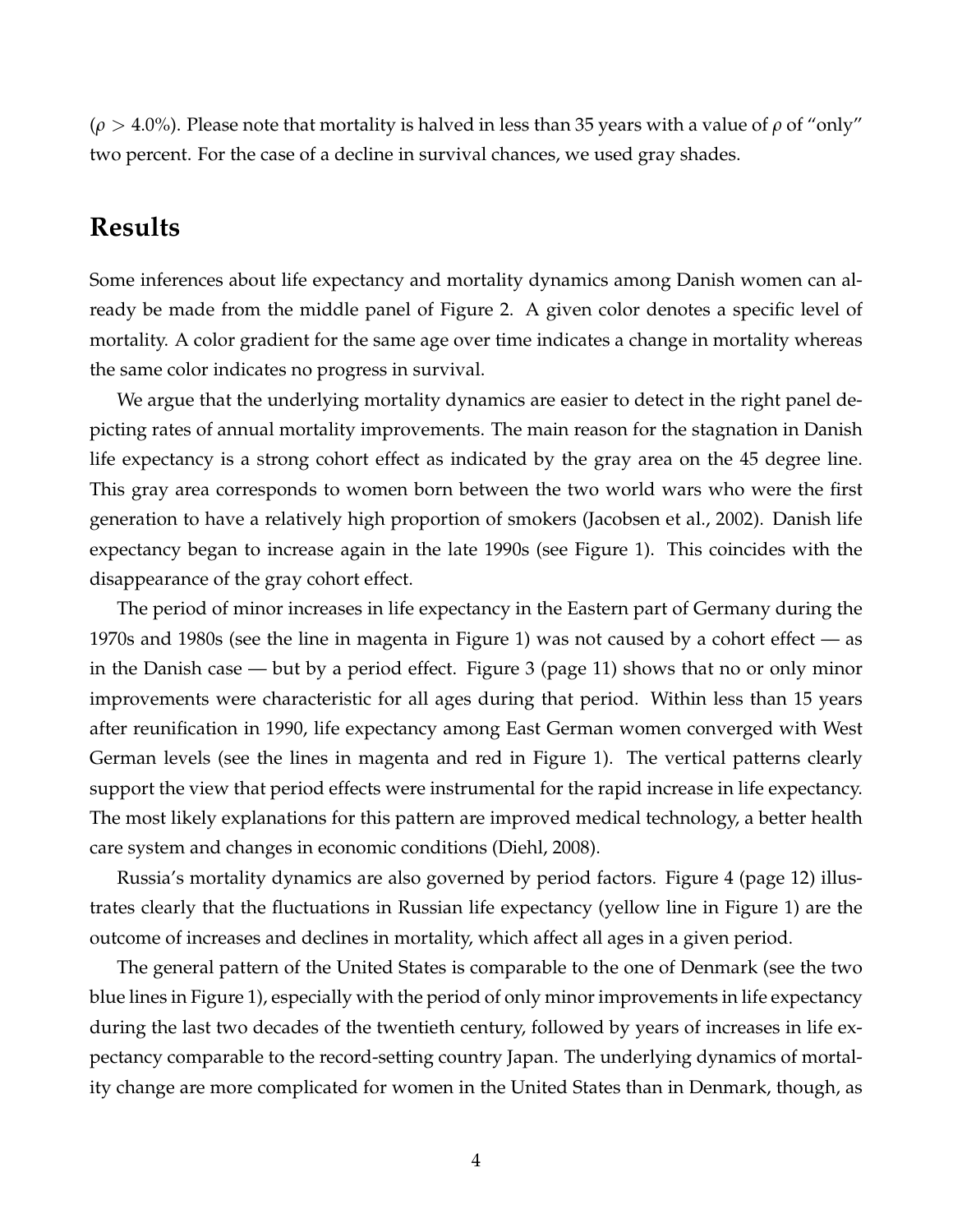shown in Figure 5 (page 13). In the 1970s, survival improved due to period factors whereas the period of small life expectancy increases from the mid-1980s until the early 2000s were governed by cohort effects. The crucial role of cohort effects for mortality dynamics in the US during the last decades of the twentieth century has previously already been pointed out by Yang (2008).

In Figures 6–9 we investigate the pattern of female mortality in the US further by analyzing four major causes of death: heart diseases, cerebrovascular diseases, malignant neoplasms (cancer) and respiratory diseases. Strong positive period effects can be found in the 1960s for heart diseases and cancer, and in the late 1970s for cerebrovascular diseases. The (period) improvements in cancer during the 1960s were counteracted by a strong negative period effect during the early 1970s. The analysis by cause of death in Figures 6–9 supports the view that the slow increase of female life expectancy in the United States in the 1980s and 1990s is the outcome of antagonistic effects in the cohort direction. The blue and green colors for heart diseases — the largest cause of death category — and to a lesser degree for cerebrovascular diseases would have suggested an increase in life expectancy. The gray areas for respiratory diseases and cancer for the same cohorts prevented larger life expectancy improvements, though. The comparable pictures at ages 50 and higher during the 1980s and 1990s for cancer and respiratory diseases suggests a strong effect of smoking.

#### **Future Steps**

Our goal is to analyze more countries and to include not only women (as we have done so far) but also men in our paper. For the United States, we will investigate the patterns of more causes of death. Since cohort smoking histories are associated with the slow increase of life expectancy of women during the 1980s (e.g. Pampel, 2002; Preston and Wang, 2006; Wang and Preston, 2009), the development of lung cancer mortality is particularly important. It has also been argued that Alzheimer's disease could have played an important rule for life expectancy in the United States since the 1980s (Meslé and Vallin, 2006). Similar to the aforementioned negative effects of smoking in Denmark and the United States, we need to investigate what the actual underlying factors for the observed period and cohort effects in other countries are.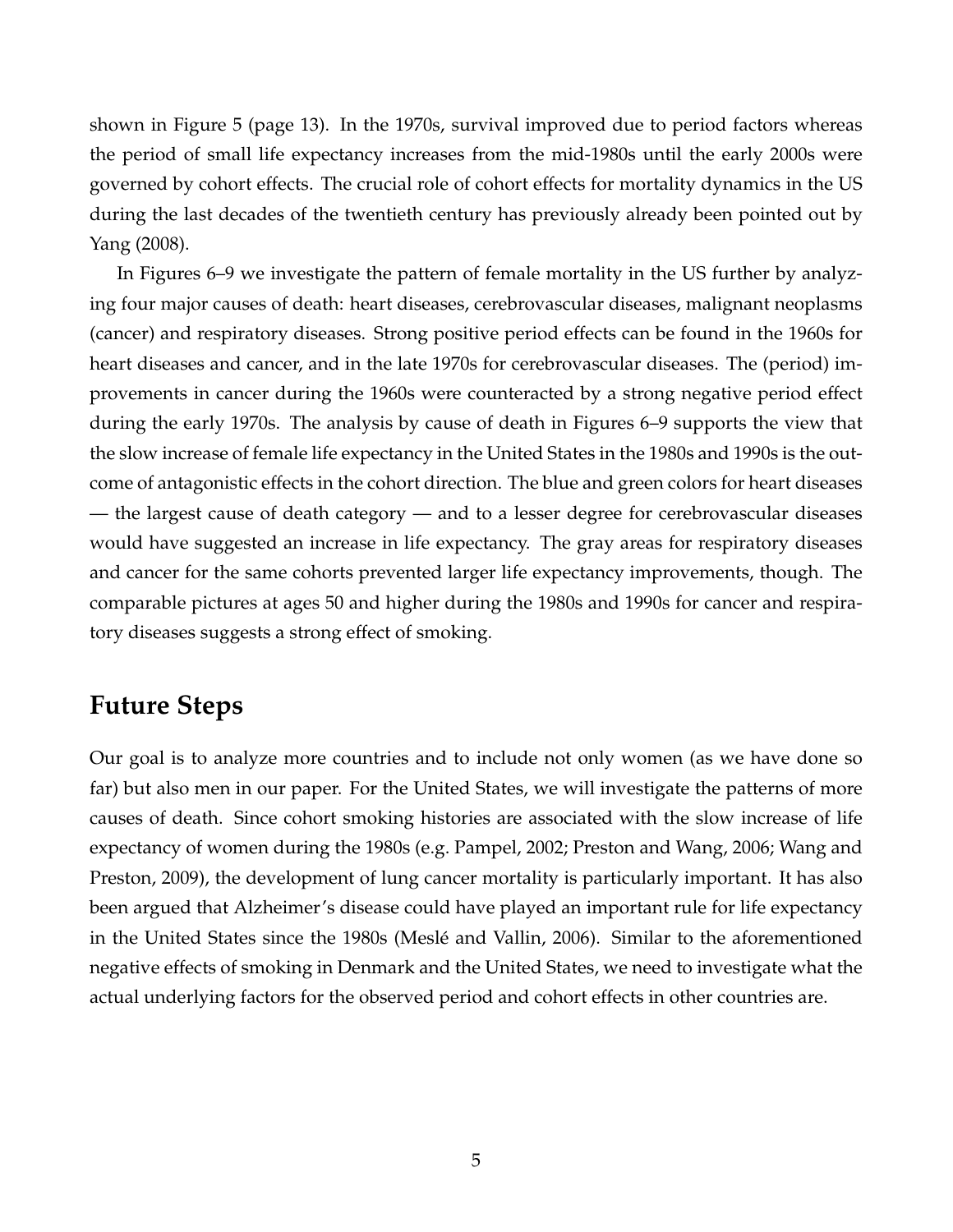## **Acknowledgments:**

The European Research Council has provided financial support under the European Community's Seventh Framework Programme (FP7/2007-2013) / ERC grant agreement no. 263744.

# **References**

- Barbi, E. and J. W. Vaupel (2005). Comment on Inflammatory Exposure and Historical Changes in Human Life-Spans. *Science 308*(5729), 1743.
- Barker, D. (1995). Fetal origins of coronary heart disease. *British Medical Journal 311*, 171–174.
- Camarda, C. G. (2009). *Smoothing methods for the analysis of mortality development*. Ph. D. thesis, Universidad Carlos III de Madrid.
- Caselli, G., J. W. Vaupel, and A. I. Yashin (1985). Mortality in Italy: Contours of a century of evolution. *Genus 41*(1–2), 39–55.
- Diehl, C. (2008). Mögliche Faktoren für die rasche Reduktion der ostdeutschen Ubersterblichkeit nach der Wiedervereinigung. Warum leben Ostdeutsche seit der ¨ Wiedervereinigung länger? Zeitschrift für Bevölkerungswissenschaft 33(1), 89–110.
- Doblhammer, G. (2004). *The Late Life Legacy of Very Early Life*. Demographic Research Monographs. Heidelberg, Germany: Springer.
- Eilers, P. H. C. and B. D. Marx (1996). Flexible Smoothing with B-splines and Penalties. *Statistical Science 11*(2), 89–102.
- Finch, C. E. and E. M. Crimmins (2004). Inflammatory Exposure and Historical Changes in Human Life-Spans. *Science 305*(5691), 1736–1739.
- Gambill, B. A. and J. W. Vaupel (1985, July). The LEXIS Program for Creating Shaded Contour Maps of Demographic Surfaces. Technical Report RR–85–94, International Institute for Applied Systems Analysis (IIASA), Laxenburg, A.
- Jacobsen, R., N. Keiding, and E. Lynge (2002). Long term mortality trends behind low life expectancy of Danish women. *Journal of Epidemiology and Community Health 56*, 205–208.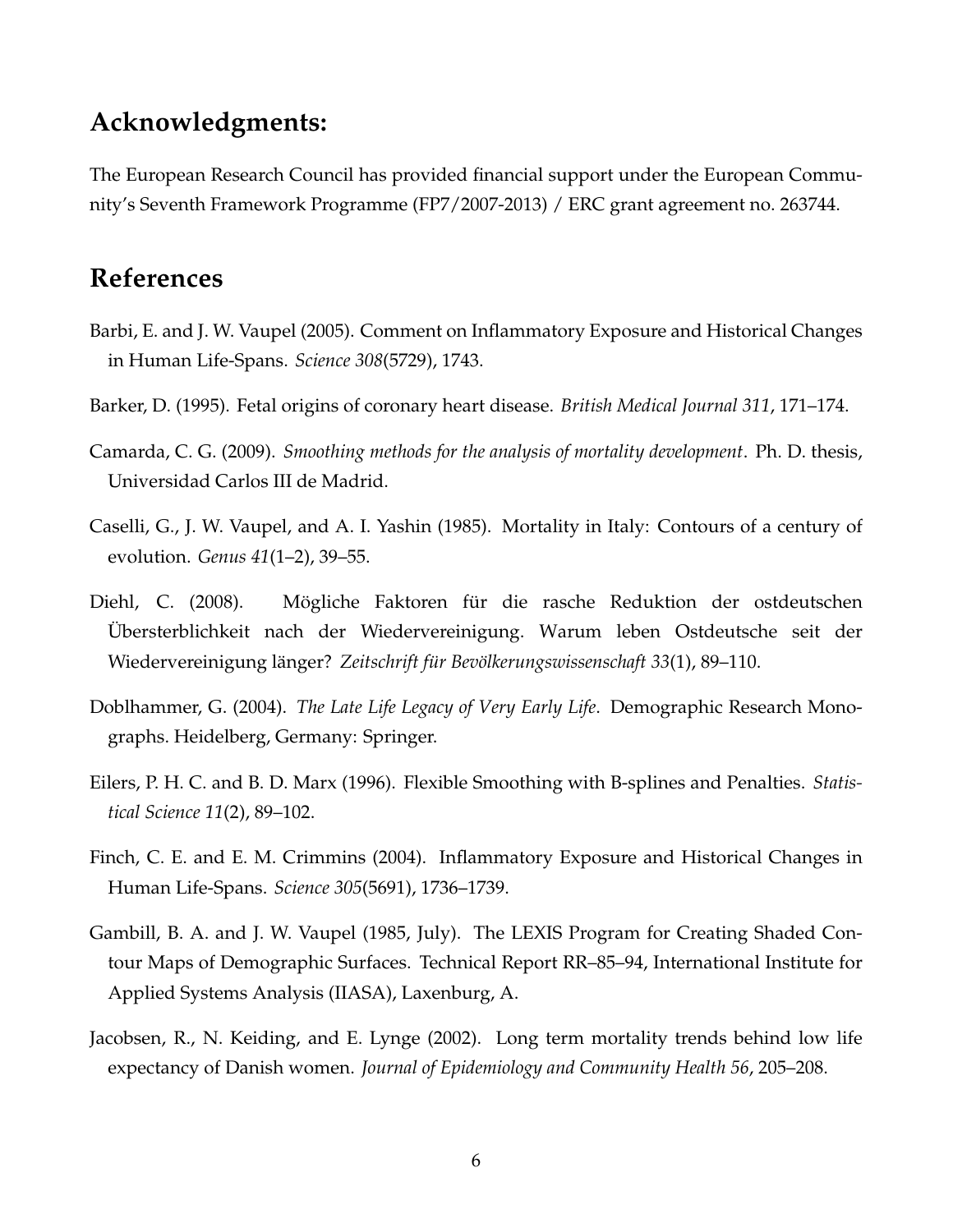- Kannisto, V. (1994). *Development of oldest-old mortality, 1950–1990: Evidence from 28 developed countries*. Monographs on Population Aging, 1. Odense, DK: Odense University Press.
- Kannisto, V., J. Lauritsen, A. R. Thatcher, and J. W. Vaupel (1994). Reductions in mortality at advanced ages: Several decades of evidence from 27 countries. *Population & Development Review 20*, 793–810.
- Mesle, F. and J. Vallin (2006). Diverging Trends in Female Old-Age Mortality: The United States ´ and the Netherlands versus France and Japan. *Population & Development Review 32*, 123–145.
- National Center for Health Statistics (2011). Mortality Data Vital Statistics NCHS's Multiple Cause of Death Data. Available online at: http://www.nber.org/data/multicause.html.
- Oeppen, J. and J. W. Vaupel (2002). Broken Limits to Life Expectancy. *Science 296*, 1029–1031.
- Pampel, F. C. (2002). Cigarette Use and the Narrowing Sex Differential in Mortality. *Population & Development Review 28*(1), 77–104.
- Preston, S. H. and H. Wang (2006). Sex mortality differences in the United States: The role of cohort smoking patterns. *Demography 32*(4), 631–646.
- Rau, R., D. Jasilionis, E. L. Soroko, and J. W. Vaupel (2008). Continued Reductions in Mortality at Advanced Ages. *Population & Development Review 34*(4), 747–768.
- Tuljapurkar, S., N. Li, and C. Boe (2000). A universal pattern of mortality decline in the G7 countries. *Nature 405*, 789–792.
- University of California, Berkeley (USA), and Max Planck Institute for Demographic Research, Rostock, (Germany) (2012). Human Mortality Database. Available at www.mortality.org.
- Vallin, J. and F. Meslé (2009). The Segmented Trend Line of Highest Life Expectancies. *Population & Development Review 35*(1), 159–187.
- Vaupel, J. W., J. R. Carey, and K. Christensen (2003). It's Never Too Late. *Science 301*, 1679–1681.
- Vaupel, J. W., B. A. Gambill, and A. I. Yashin (1985, July). Contour Maps of Population Surfaces. Technical Report RR–85–47, International Institute for Applied Systems Analysis (IIASA), Laxenburg, A.
- Wang, H. and S. H. Preston (2009). Forecasting United States mortality using cohort smoking histories. *Proceedings of the National Academy of Sciences 106*, 393–398.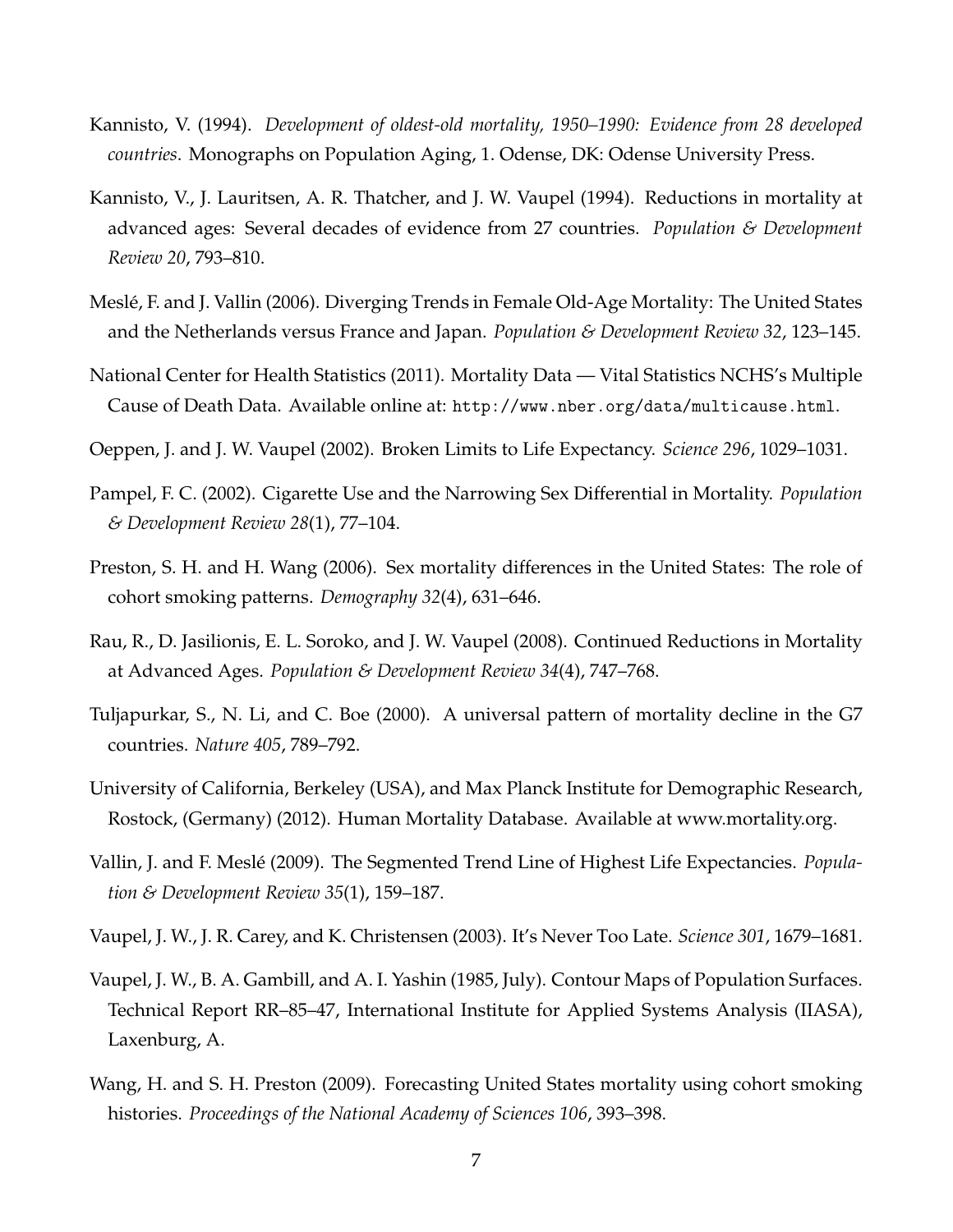- White, K. M. (2002). Longevity Advances in High-Income Countries, 1955–96. *Population & Development Review 28*, 59–76.
- Wilmoth, J. R. (1990). Variation in Vital Rates by Age, Period, and Cohort. *Sociological Methodology 20*, 295–335.
- Wilmoth, J. R. (2006). Age-Period-Cohort Models in Demography. In G. Caselli, J. Vallin, and G. Wunsch (Eds.), *Demography. Analysis and Synthesis*, Volume I, Chapter 18, pp. 227–236. Amsterdam, NL: Elsevier.
- Yang, Y. (2008). Trends in U.S. adult chronic disease mortality, 1960–1999: age, period, and cohort variations. *Demography 45*(2), 387–416.
- Yang, Y., W. J. Fu, and K. C. Land (2004). A Methodological Comparison of Age-Period-Cohort Models: The Intrinsic Estimator and Conventional Generalized Linear Models. *Sociological Methodology 34*(1), 75–110.
- Yang, Y., W. J. Fu, S. Schulhofer-Wohl, and K. C. Land (2008). The Intrinsic Estimator for AgePeriodCohort Analysis: What It Is and How to Use It. *American Journal of Sociology 113*(6), 1697–1736.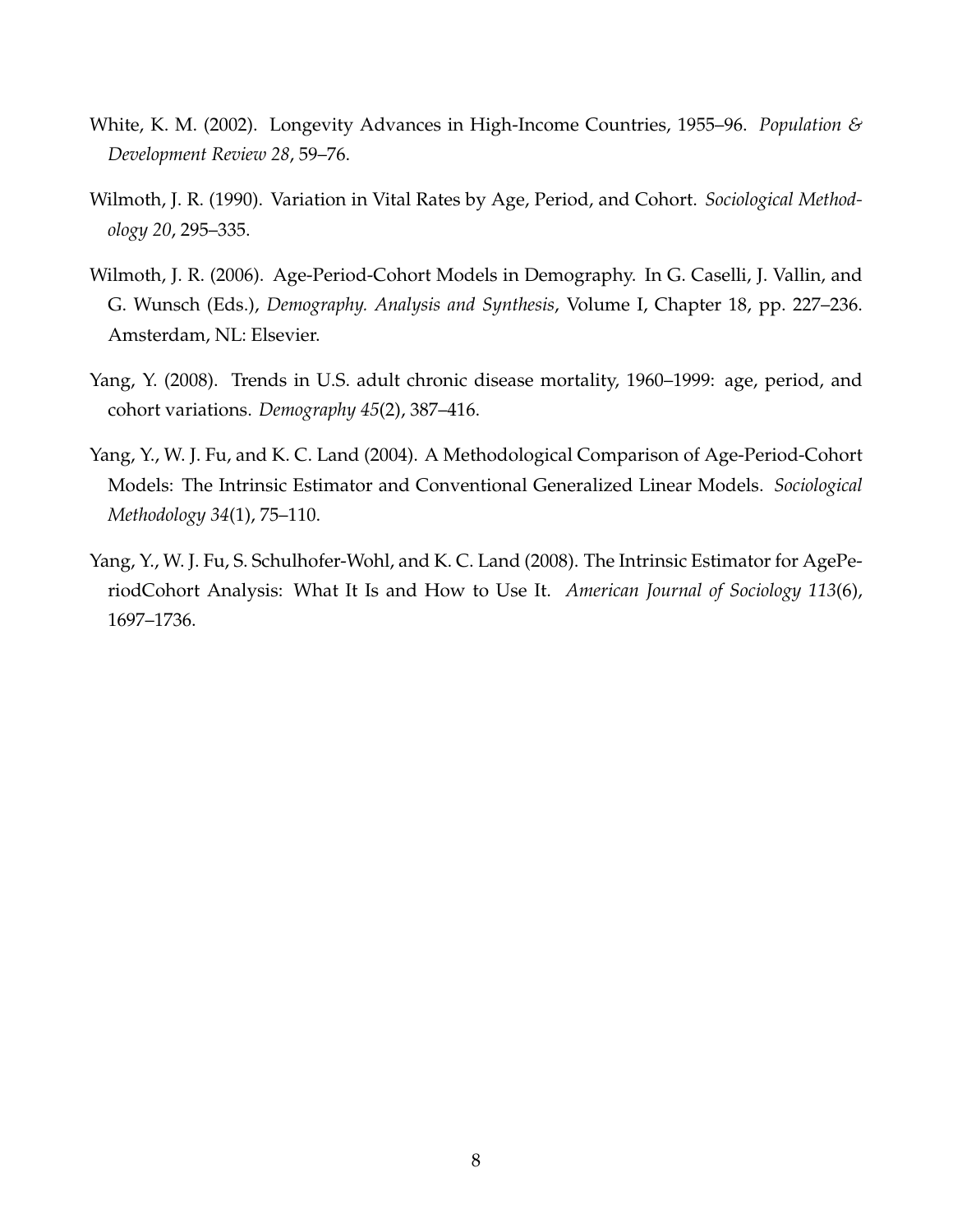#### **Life Expectancy in Years, Women**



Figure 1: Life Expectancy at Birth for Women in Selected Countries. Authors' Illustration Based on Data from the HMD (2012)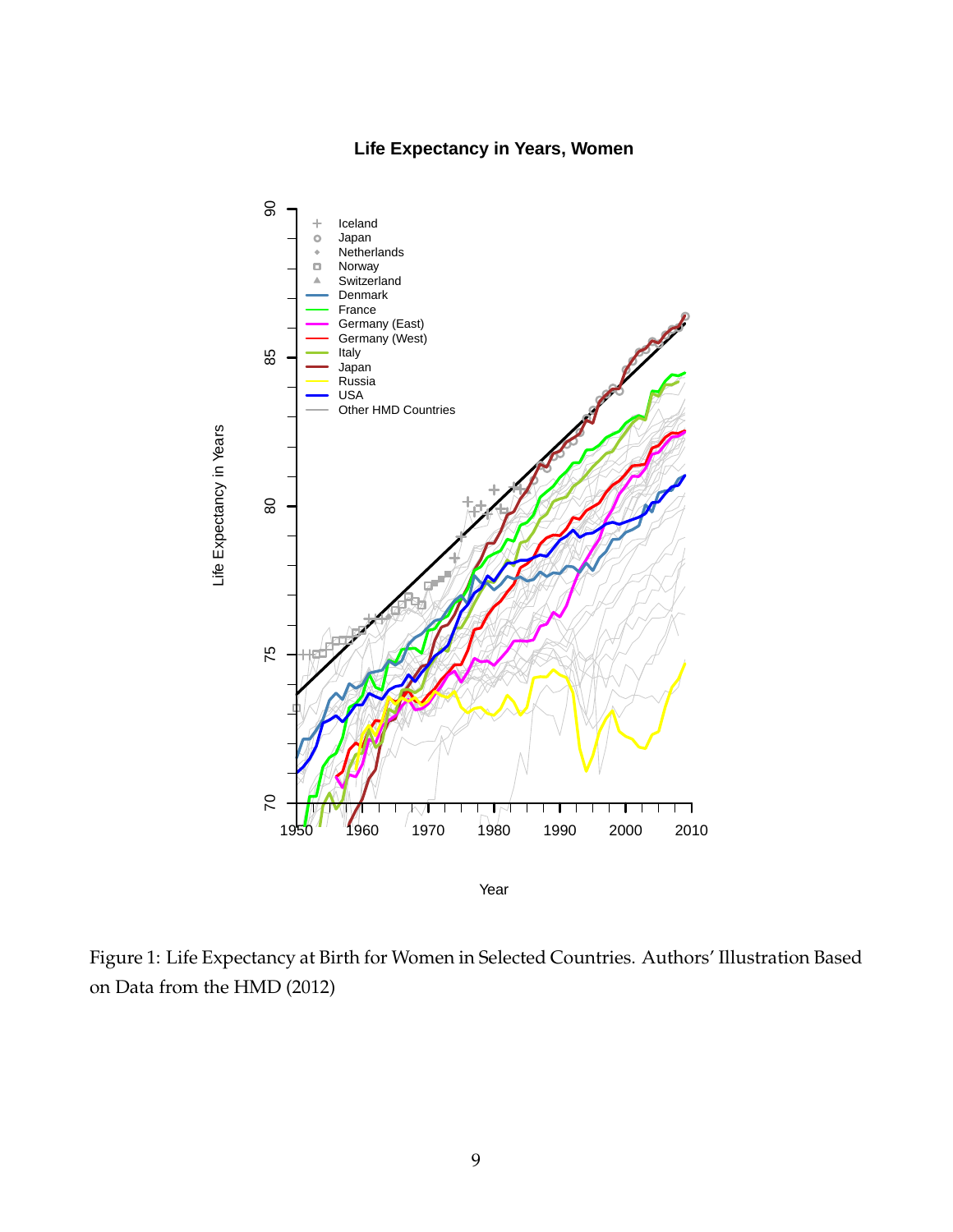



10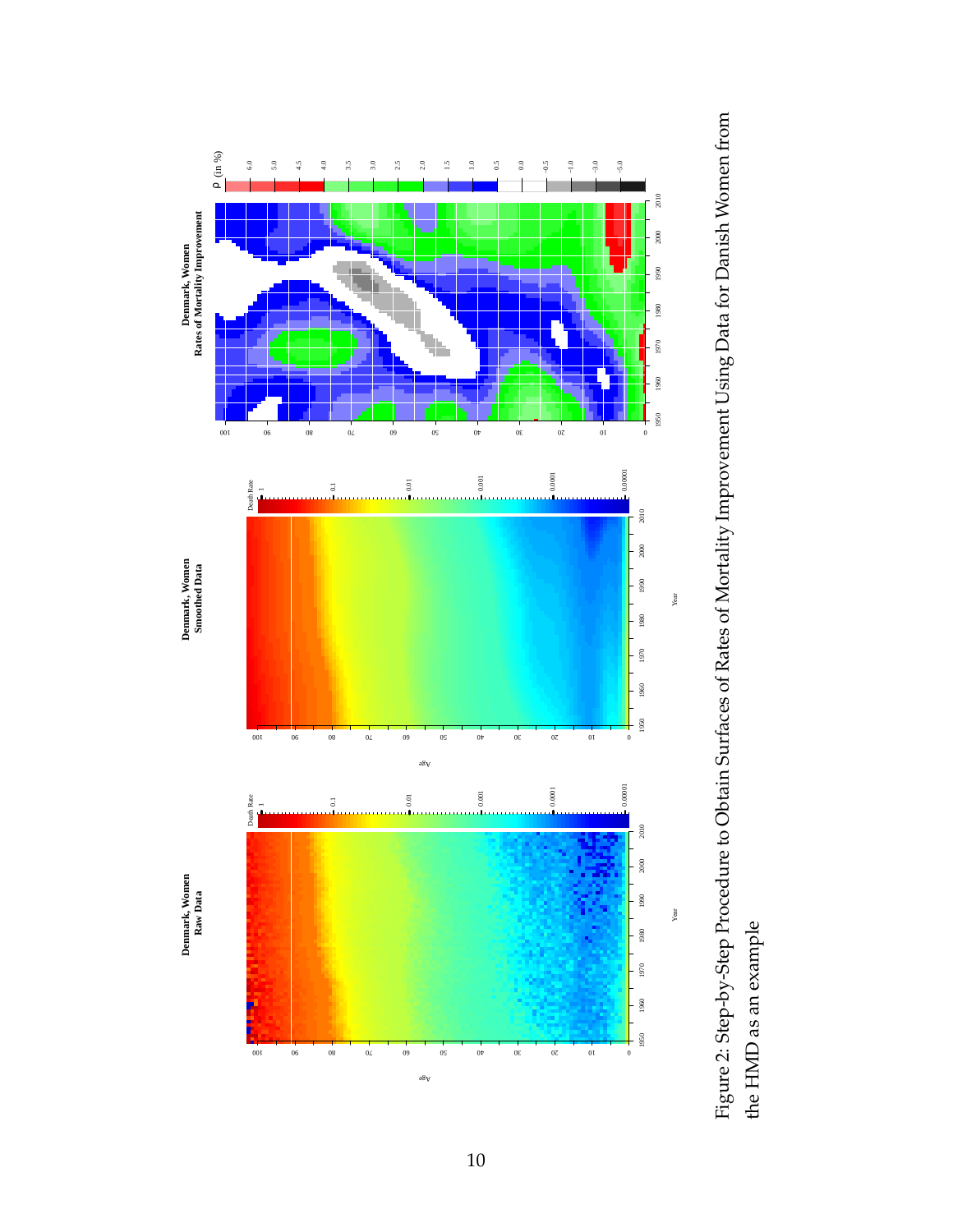

Figure 3: Rates of Mortality Improvement for Women in East Germany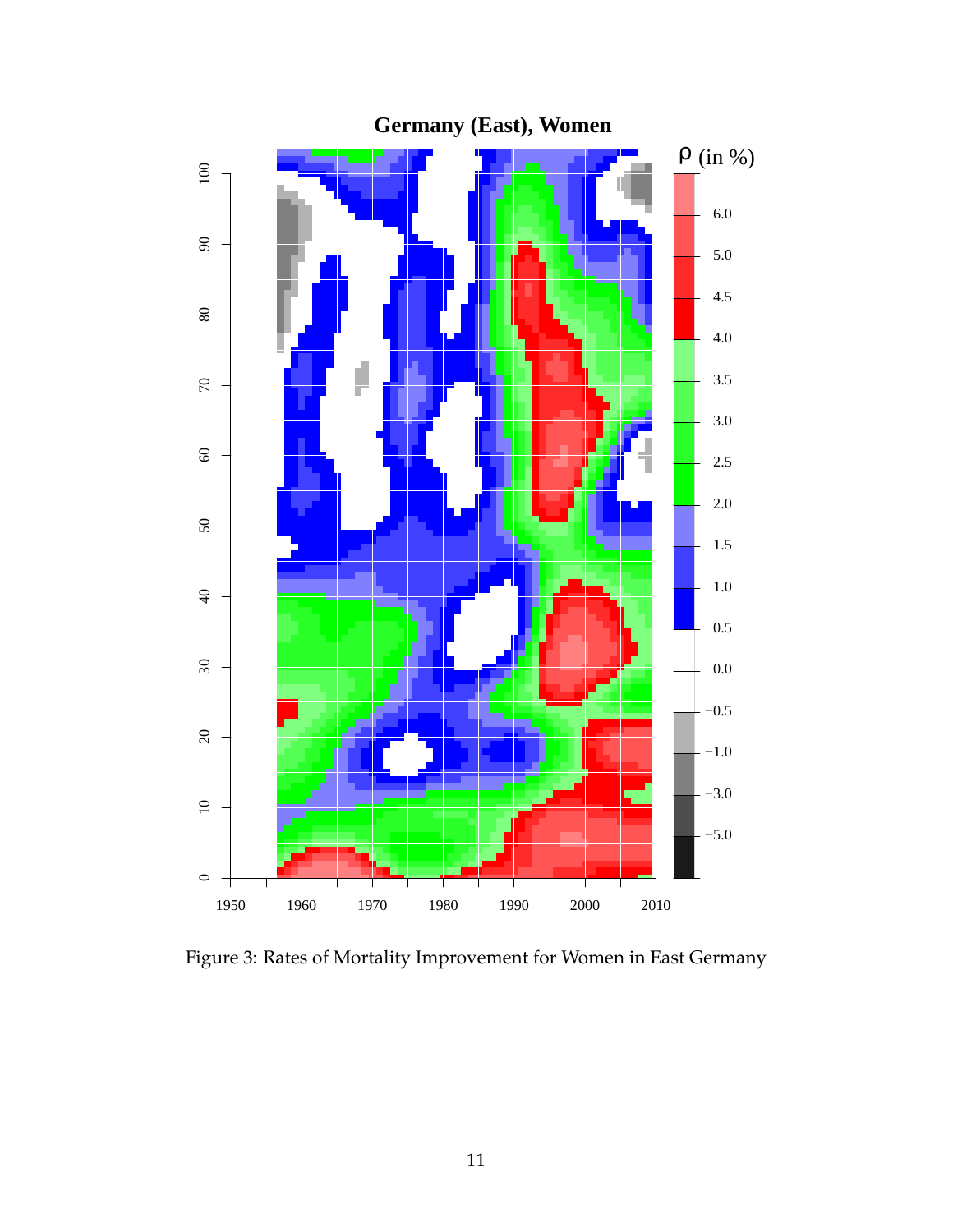

Figure 4: Rates of Mortality Improvement for Women in Russia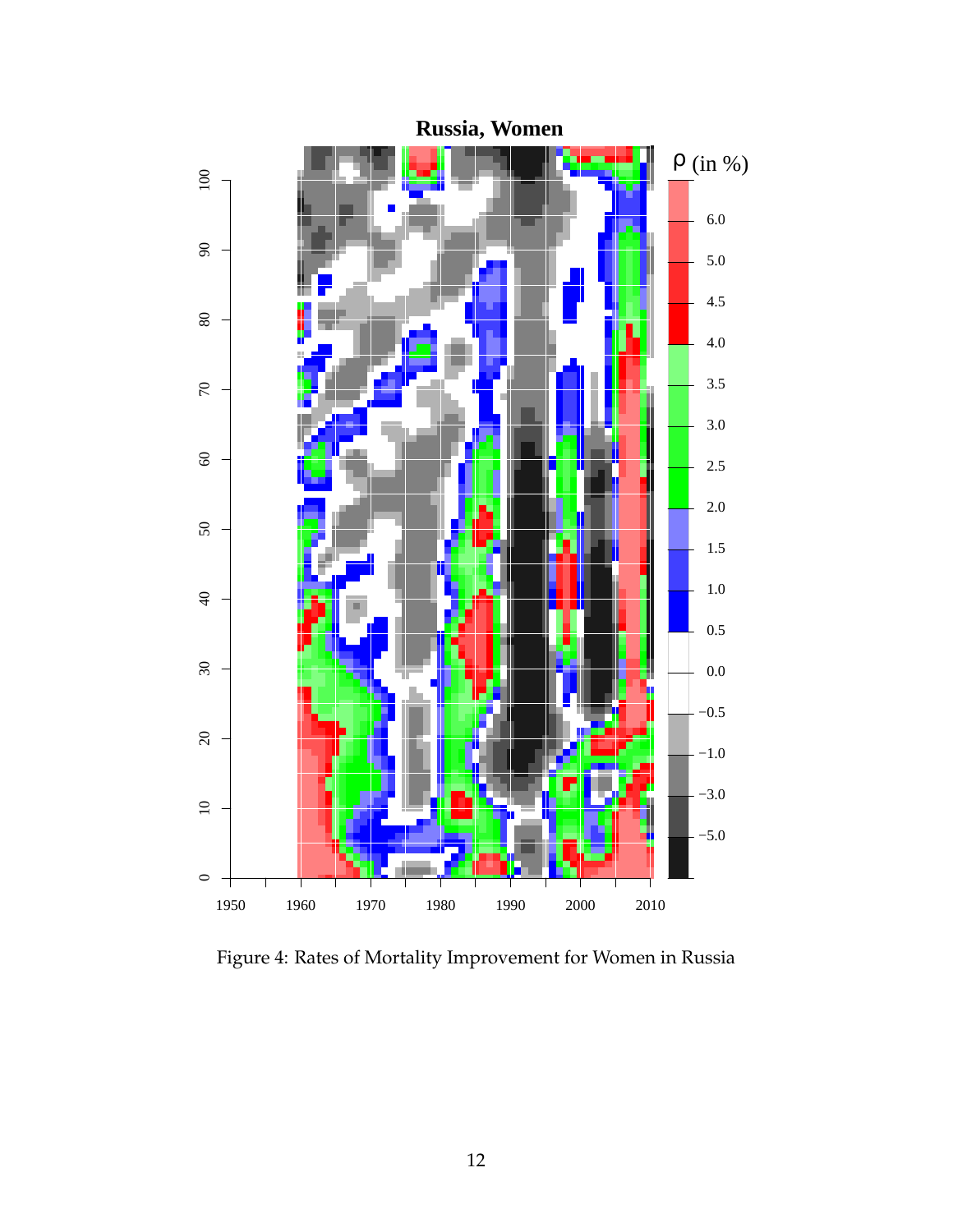

Figure 5: Rates of Mortality Improvement for Women in the United States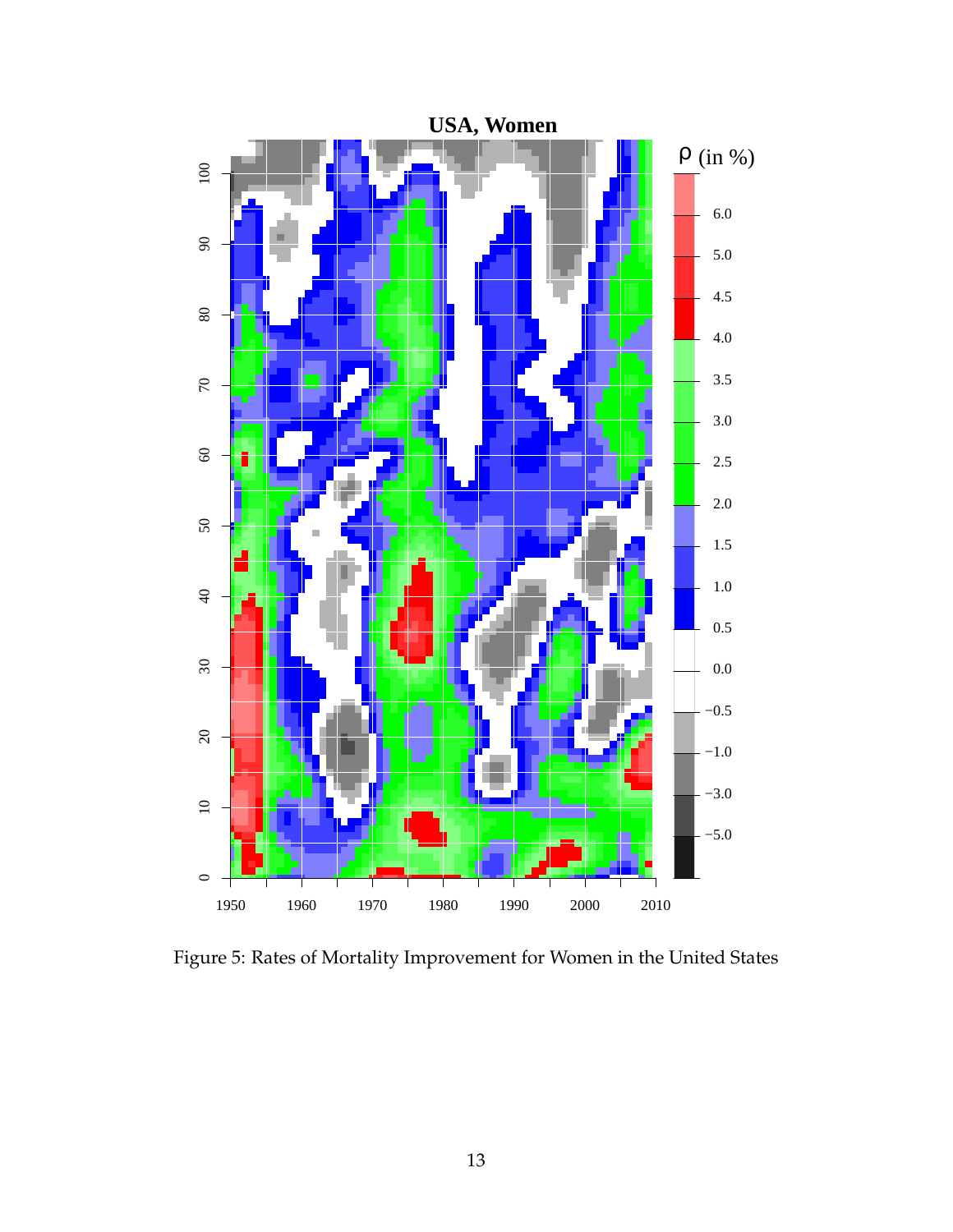

# **Heart Diseases, Women**

Figure 6: Rates of Mortality Improvement for Heart Diseases for Women in the United States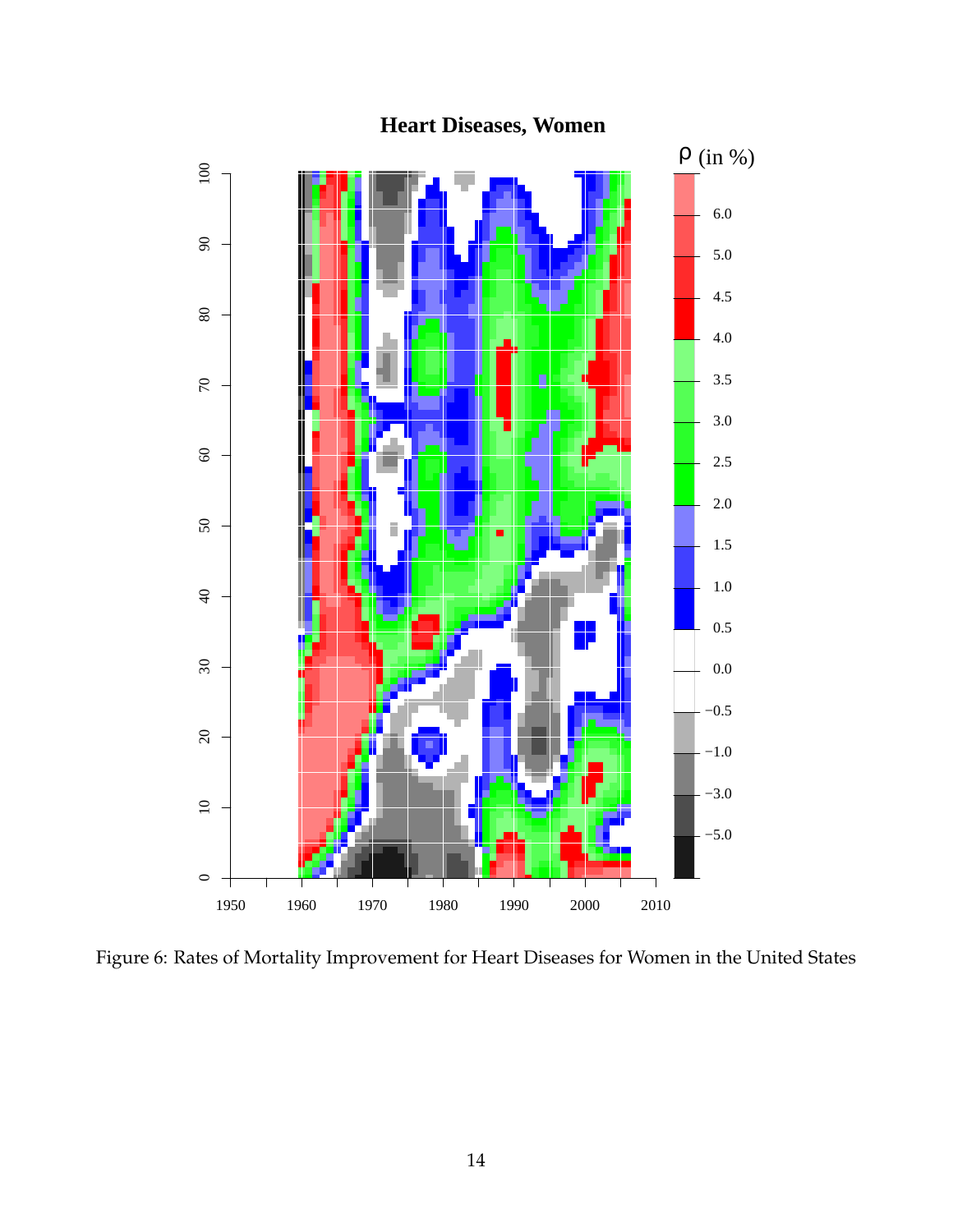

**Cerbrovascular Diseases, Women**

Figure 7: Rates of Mortality Improvement for Cerebrovascular Diseases for Women in the United States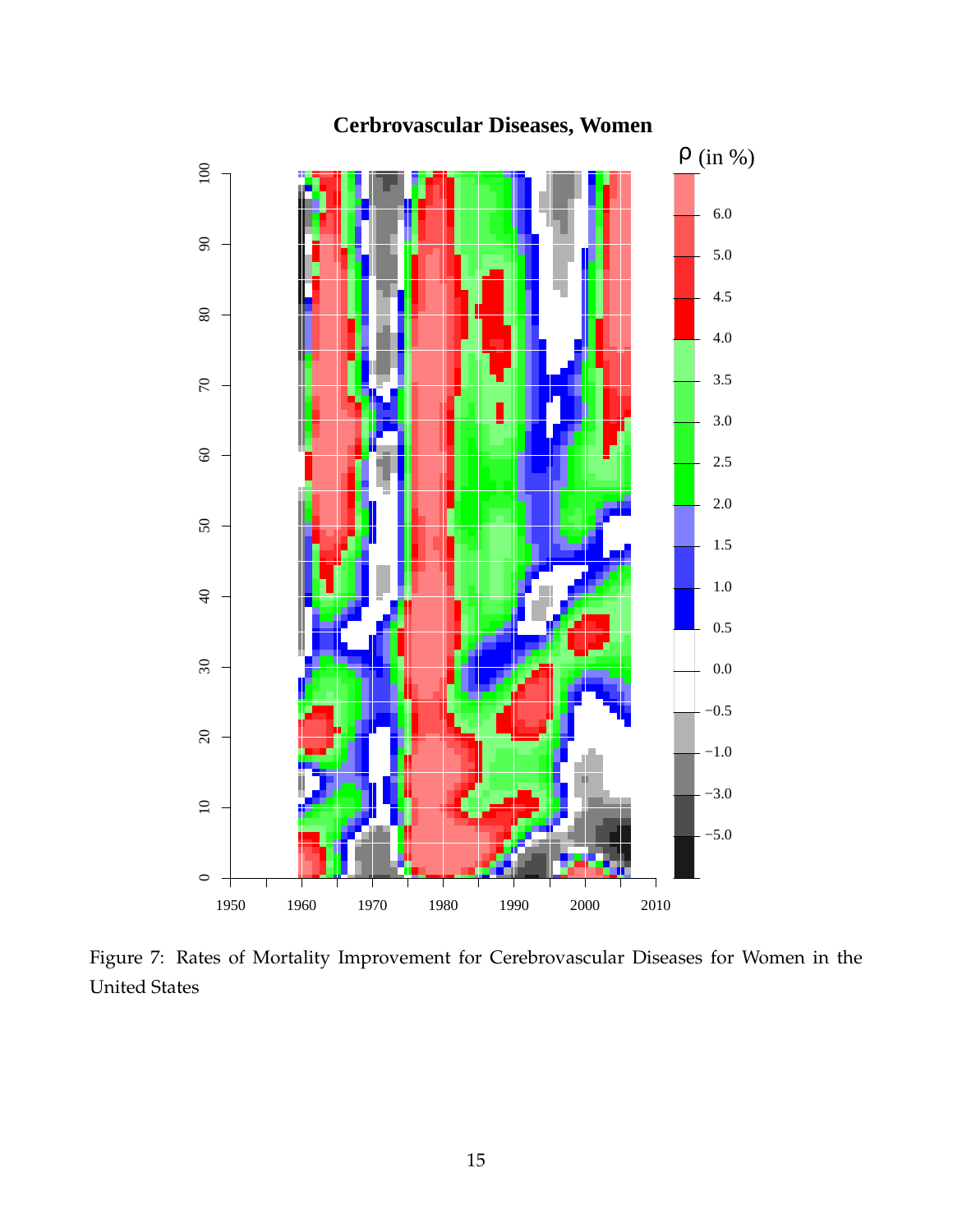

**Cancer, Women**

Figure 8: Rates of Mortality Improvement for Malignant Neoplasms for Women in the United States